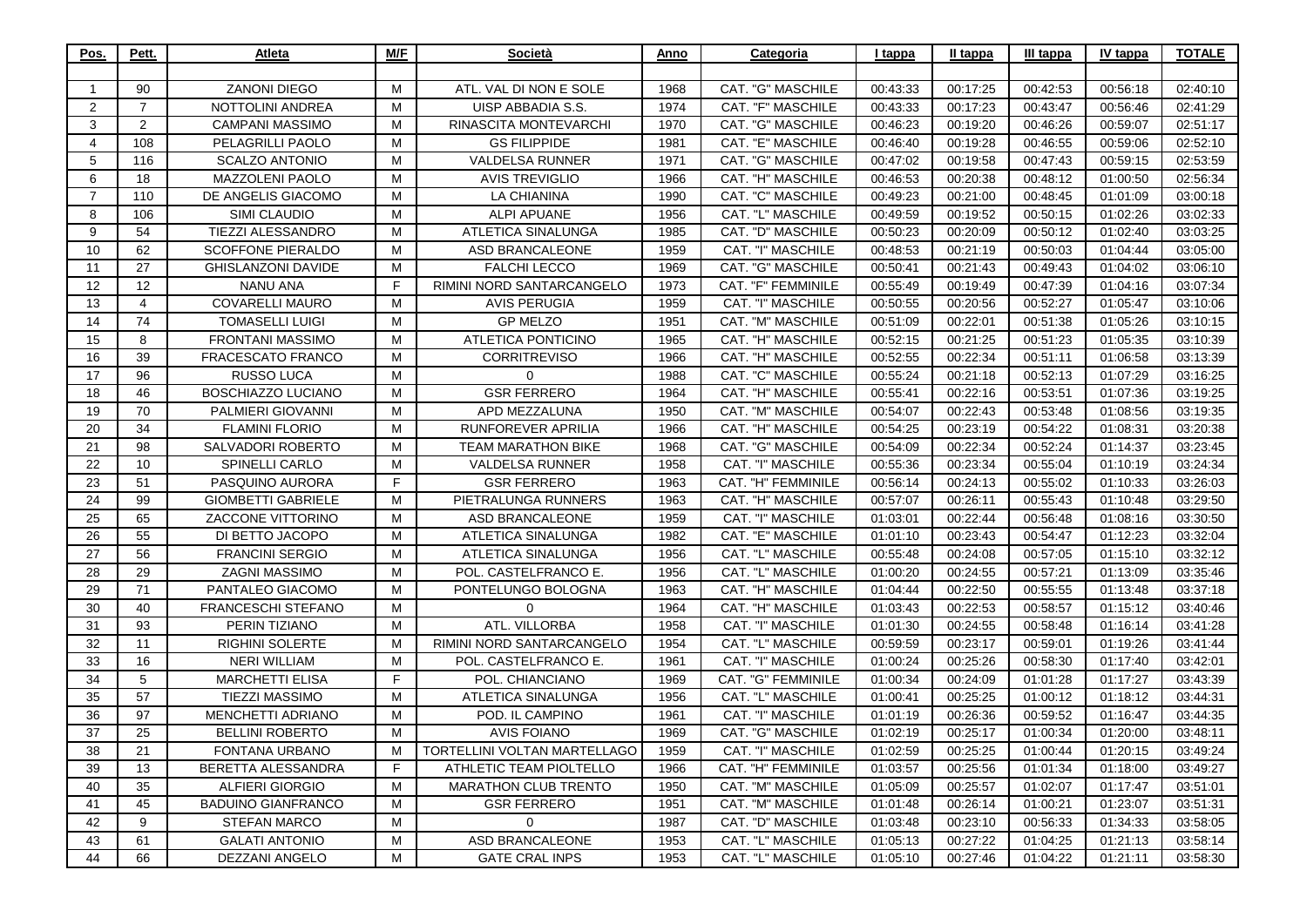| 45 | 94  | <b>CAMPIGOTTO MARIA TERESA</b> | F. | ATL. VILLORBA                       | 1961 | CAT. "I" FEMMINILE | 01:07:33 | 00:26:54 | 01:03:16 | 01:20:50 | 03:58:34 |
|----|-----|--------------------------------|----|-------------------------------------|------|--------------------|----------|----------|----------|----------|----------|
| 46 | 63  | <b>SULIS ELISABETTA</b>        | F. | ASD BRANCALEONE                     | 1957 | CAT. "I" FEMMINILE | 01:06:34 | 00:27:56 | 01:05:43 | 01:18:43 | 03:58:57 |
| 47 | 22  | <b>TAGLIAPIETRA LUCIA</b>      | E  | <b>TORTELLINI VOLTAN MARTELLAGO</b> | 1963 | CAT. "H" FEMMINILE | 01:05:21 | 00:27:07 | 01:04:02 | 01:24:46 | 04:01:17 |
| 48 | 49  | MOSCARELLO BRUNO               | M  | <b>GRS FERRERO</b>                  | 1952 | CAT. "M" MASCHILE  | 01:12:02 | 00:27:02 | 01:05:41 | 01:17:58 | 04:02:43 |
| 49 | 113 | <b>FAGNI FABRIZIO</b>          | м  | MONTECATINI MARATHON                | 1961 | CAT. "I" MASCHILE  | 01:10:22 | 00:26:52 | 01:04:04 | 01:22:51 | 04:04:10 |
| 50 | 68  | OLDANO LUCIANO                 | м  | <b>SS VITTORIO ALFIERI</b>          | 1959 | CAT. "I" MASCHILE  | 01:07:40 | 00:26:39 | 01:05:24 | 01:25:17 | 04:05:01 |
| 51 | 36  | <b>BERGANTINI ALDO</b>         | М  | $\Omega$                            | 1966 | CAT. "H" MASCHILE  | 01:07:06 | 00:26:18 | 01:04:12 | 01:27:27 | 04:05:04 |
| 52 | 67  | CHIARANDA GIANFRANCO           | м  | <b>GATE CRAL INPS</b>               | 1949 | CAT. "M" MASCHILE  | 01:07:55 | 00:28:32 | 01:05:31 | 01:23:17 | 04:05:16 |
| 53 | 33  | <b>BETTINI OSVALDO</b>         | М  | ATL. GAVARDO                        | 1960 | CAT. "I" MASCHILE  | 01:08:26 | 00:26:29 | 01:07:09 | 01:24:48 | 04:06:53 |
| 54 | 32  | <b>QUAGLIOTTO ROBERTO</b>      | М  | <b>GS MONTEGARGNANO</b>             | 1960 | CAT. "I" MASCHILE  | 01:09:21 | 00:26:26 | 01:07:08 | 01:24:49 | 04:07:45 |
| 55 | 43  | RIGHETTI FLAVIA                | F. | 0                                   | 1966 | CAT. "H" FEMMINILE | 01:09:18 | 00:27:48 | 01:07:19 | 01:25:19 | 04:09:45 |
| 56 | 82  | <b>BABINI GERMANA</b>          | F  | <b>DRAGO RAVENNA</b>                | 1953 | CAT. "I" FEMMINILE | 01:10:30 | 00:28:15 | 01:08:03 | 01:26:16 | 04:13:04 |
| 57 | 91  | <b>MOTTA GIOVANNI</b>          | М  | 0                                   | 1958 | CAT. "I" MASCHILE  | 01:08:39 | 00:28:48 | 01:05:50 | 01:30:04 | 04:13:22 |
| 58 | 72  | DEMARIA ALESSANDRA             | F. | PONTELUNGO BOLOGNA                  | 1964 | CAT. "H" FEMMINILE | 01:10:39 | 00:29:49 | 01:08:14 | 01:27:22 | 04:16:05 |
| 59 | 64  | <b>TURELLO NALDO</b>           | М  | ASD BRANCALEONE                     | 1955 | CAT. "L" MASCHILE  | 01:09:15 | 00:29:29 | 01:07:58 | 01:29:38 | 04:16:21 |
| 60 | 92  | ROSSETTO MARIA ROSA            | F  | $\mathbf 0$                         | 1959 | CAT. "I" FEMMINILE | 01:12:50 | 00:26:49 | 01:08:36 | 01:28:09 | 04:16:25 |
| 61 | 101 | <b>TOSI LUCA</b>               | М  | <b>LIBERO</b>                       | 1960 | CAT. "I" MASCHILE  | 01:12:50 | 00:28:17 | 01:06:10 | 01:29:18 | 04:16:35 |
| 62 | 50  | <b>MUO ALESSIO</b>             | M  | <b>GSR FERRERO</b>                  | 1984 | CAT. "D" MASCHILE  | 01:10:51 | 00:27:14 | 01:06:23 | 01:32:50 | 04:17:19 |
| 63 | 3   | <b>MENCHI ROGAI SERGIO</b>     | м  | RINASCITA MONTEVARCHI               | 1955 | CAT. "L" MASCHILE  | 01:11:24 | 00:28:41 | 01:09:17 | 01:29:57 | 04:19:20 |
| 64 | 37  | <b>BIRRO VALTER</b>            | М  | $\Omega$                            | 1966 | CAT. "H" MASCHILE  | 01:07:31 | 00:27:31 | 01:06:51 | 01:38:38 | 04:20:32 |
| 65 | 26  | SARACINO NICOLA                | М  | <b>DAUNIA RUNNING</b>               | 1949 | CAT. "M" MASCHILE  | 01:15:11 | 00:28:42 | 01:07:44 | 01:30:18 | 04:21:56 |
| 66 | 73  | <b>DEDE WILMA</b>              | F  | <b>GP MELZO</b>                     | 1951 | CAT. "I" FEMMINILE | 01:13:31 | 00:30:11 | 01:11:21 | 01:31:48 | 04:26:52 |
| 67 | 95  | <b>STORARI DANIELE</b>         | М  | PHOENIX FERRARA                     | 1956 | CAT. "L" MASCHILE  | 01:13:46 | 00:30:13 | 01:10:15 | 01:36:30 | 04:30:45 |
| 68 | 80  | PIAZZA ANNA                    | F. | DRAGO RAVENNA                       | 1974 | CAT. "F" FEMMINILE | 01:16:14 | 00:28:40 | 01:12:58 | 01:33:20 | 04:31:12 |
| 69 | 52  | ROGGERO ALDO                   | М  | <b>GSR FERRERO</b>                  | 1951 | CAT. "M" MASCHILE  | 01:18:18 | 00:31:25 | 01:15:35 | 01:31:10 | 04:36:29 |
| 70 | 44  | <b>TORMEN NADIA</b>            | F  | <b>GS QUANTIN</b>                   | 1959 | CAT. "I" FEMMINILE | 01:14:50 | 00:33:42 | 01:13:20 | 01:35:39 | 04:37:32 |
| 71 | 24  | LUNGHI GIUSEPPE                | м  | POL. SAN MARCO CANTU'               | 1949 | CAT. "M" MASCHILE  | 01:14:01 | 00:29:40 | 01:10:46 | 01:43:37 | 04:38:05 |
| 72 | 87  | <b>DESTRI DARIO</b>            | м  | $\Omega$                            | 1950 | CAT. "M" MASCHILE  | 01:17:53 | 00:31:46 | 01:14:48 | 01:35:24 | 04:39:52 |
| 73 | 53  | ZINGARELLI ANGELA              | F  | <b>GSR FERRERO</b>                  | 1956 | CAT. "I" FEMMINILE | 01:18:14 | 00:33:56 | 01:14:42 | 01:36:19 | 04:43:12 |
| 74 | 47  | <b>MACARIO STEFANIA</b>        | F  | <b>GSR FERRERO</b>                  | 1966 | CAT. "H" FEMMINILE | 01:18:29 | 00:32:24 | 01:17:37 | 01:37:55 | 04:46:26 |
| 75 | 88  | <b>BELTRAME ALBERTO</b>        | M  | $\Omega$                            | 1943 | CAT. "N" MASCHILE  | 01:19:54 | 00:30:19 | 01:20:54 | 01:38:37 | 04:49:45 |
| 76 | 79  | PIAZZA FRANCO                  | M  | <b>DRAGO RAVENNA</b>                | 1966 | CAT. "H" MASCHILE  | 01:16:25 | 00:29:57 | 01:22:18 | 01:44:51 | 04:53:31 |
| 77 | 75  | PACILLO FURIO                  | м  | DRAGO RAVENNA                       | 1947 | CAT. "N" MASCHILE  | 01:20:30 | 00:31:38 | 01:18:17 | 01:43:12 | 04:53:37 |
| 78 | 38  | DE COLLE MARIA GRAZIA          | F  | <b>GS QUANTIN</b>                   | 1945 | CAT. "I" FEMMINILE | 01:20:27 | 00:33:18 | 01:20:55 | 01:46:17 | 05:00:58 |
| 79 | 30  | <b>GIANNAZZI EVARISTO</b>      | м  | POL. CASTELFRANCO E.                | 1956 | CAT. "L" MASCHILE  | 01:20:30 | 00:30:31 | 01:24:33 | 01:50:46 | 05:06:20 |
| 80 | 104 | <b>MAZZOLI MARCO</b>           | М  | <b>LIBERO</b>                       | 1959 | CAT. "I" MASCHILE  | 01:46:01 | 00:27:02 | 01:20:55 | 01:35:40 | 05:09:38 |
| 81 | 28  | PRATO DONATELLA                | F  | POL. CASTELFRANCO E.                | 1959 | CAT. "I" FEMMINILE | 01:27:47 | 00:33:25 | 01:23:22 | 01:45:40 | 05:10:15 |
| 82 | 107 | <b>GUERCINI BRUNO</b>          | М  | ATLETICA IL COLLE                   | 1949 | CAT. "M" MASCHILE  | 01:28:40 | 00:29:25 | 01:24:33 | 01:50:46 | 05:13:24 |
| 83 | 102 | <b>ZONTA PAOLA</b>             | F. | <b>LIBERO</b>                       | 1962 | CAT. "I" FEMMINILE | 01:26:50 | 00:33:41 | 01:20:50 | 01:55:08 | 05:16:29 |
| 84 | 83  | <b>FUSCHINI DANIELE</b>        | м  | DRAGO RAVENNA                       | 1957 | CAT. "L" MASCHILE  | 01:29:58 | 00:32:50 | 01:33:32 | 01:45:14 | 05:21:34 |
| 85 | 15  | FRANCESCHINI STEFANO           | м  | <b>BOMPIANI GROUP</b>               | 1957 | CAT. "L" MASCHILE  | 01:46:00 | 00:30:50 | 01:32:50 | 01:50:46 | 05:40:26 |
| 86 | 78  | <b>MARIN ELENA</b>             | F. | DRAGO RAVENNA                       | 1957 | CAT. "I" FEMMINILE | 01:40:00 | 00:38:15 | 01:39:33 | 01:59:12 | 05:57:00 |
| 87 | 58  | CONTEMORI MAURO                | M  | ATLETICA SINALUNGA                  | 1958 | CAT. "I" MASCHILE  | 01:42:00 | 00:30:42 | 01:36:18 | 02:08:57 | 05:57:57 |
| 88 | 14  | <b>MAGNANINI MAURO</b>         | М  | <b>BOMPIANI GROUP</b>               | 1950 | CAT. "M" MASCHILE  | 01:46:00 | 00:51:56 | 01:32:50 | 01:50:46 | 06:01:32 |
| 89 | 59  | <b>FARNETANI LIVIO</b>         | M  | ATLETICA SINALUNGA                  | 1955 | CAT. "L" MASCHILE  | 01:42:00 | 00:34:36 | 01:36:18 | 02:08:57 | 06:01:51 |
| 90 | 23  | DI SIENA GIUSEPPE              | м  | LYCEUM ROMA XIII                    | 1940 | CAT. "N" MASCHILE  | 01:39:50 | 00:45:54 | 01:34:45 | 02:05:16 | 06:05:46 |